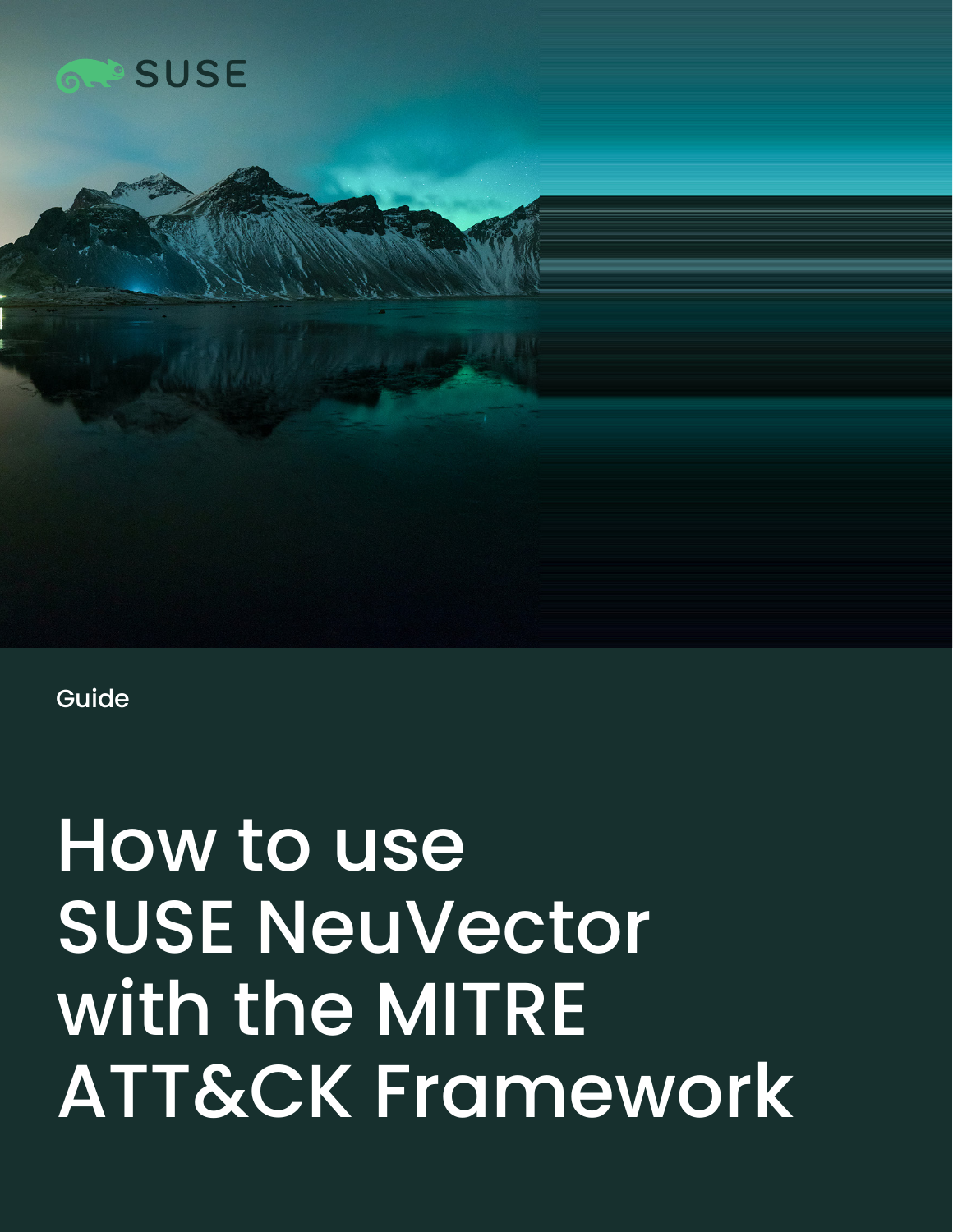

# There are many attack vectors for cloud-native Kubernetes and container deployments,

some new and some traditional. To help organizations learn about these and protect against them, MITRE has published a knowledge base of techniques and tactics in a new matrix focused on containers.

#### From the mitre.org website

MITRE ATT&CK® is a globally-accessible knowledge base of adversary tactics and techniques based on real-world observations. The ATT&CK knowledge base is used as a foundation for the development of specific threat models and methodologies in the private sector, in government, and in the cybersecurity product and service community.

The newly published [ATT&CK for Containers](https://medium.com/mitre-engenuity/att-ck-for-containers-now-available-4c2359654bf1) provides [container-](https://attack.mitre.org/matrices/enterprise/containers/)[specific attack vec](https://attack.mitre.org/matrices/enterprise/containers/)[tors](https://attack.mitre.org/matrices/enterprise/containers/) across the lifecycle of containers, primarily focused on the run-time, or production environment (as opposed to the build CI/CD pipeline) and the host, orchestrator and container attack surface.

The attacks listed can be protected against by the SUSE NeuVector Container Security platform, as summarized in the picture below. For each attack, MITRE lists techniques, examples, and mitigation strategies. We have mapped the SUSE NeuVector mitigations to these attacks.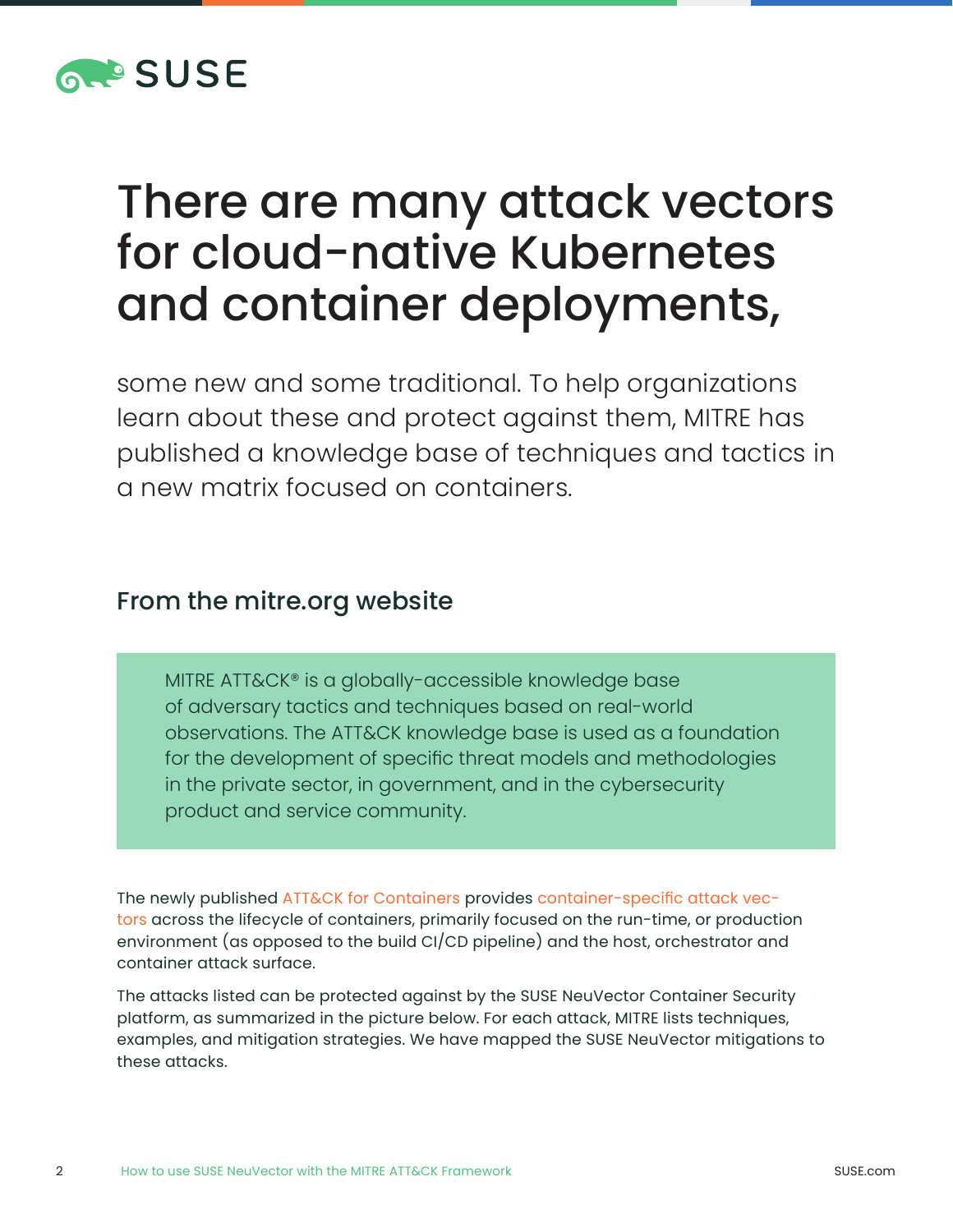

The green highlights are areas where SUSE NeuVector Security Controls directly address the attack; yellow is where there is partial coverage, and white is primarily where the attack vector is not in scope for a container security platform and should be mitigated by orchestrator, host or other controls.

| new tab x<br>NeuVector                                                                                                                        | $\rightarrow$                                                                                                                                                         |                                                                                                                                                                                               |                                                                                                                                                                                                    | selection controls<br>layer controls<br>$\mathbf{\hat{a}}$ , Q, E, X, $\mathbf{\hat{B}}$ , $\pm$ H $\mathbf{\hat{O}}$ $\mp$ , $\mathbf{I}_2^{\mathsf{c}}$ $\phi$ , $\mathbf{\hat{O}}$ $\hat{\mathsf{c}}$ & $\mathbf{x}$ $\mathbf{m}$ , $\mathcal{U}_2$ $\mathbf{\hat{O}}$ , $\mathbf{m}$ , $\mathbf{m}$ , $\mathbf{m}$ , $\mathbf{m}$ , $\mathbf{m}$ |                                                                                                                                                                 |                                                                    | MITRE ATT&CK® Navigator<br>technique controls                                                                 |
|-----------------------------------------------------------------------------------------------------------------------------------------------|-----------------------------------------------------------------------------------------------------------------------------------------------------------------------|-----------------------------------------------------------------------------------------------------------------------------------------------------------------------------------------------|----------------------------------------------------------------------------------------------------------------------------------------------------------------------------------------------------|------------------------------------------------------------------------------------------------------------------------------------------------------------------------------------------------------------------------------------------------------------------------------------------------------------------------------------------------------|-----------------------------------------------------------------------------------------------------------------------------------------------------------------|--------------------------------------------------------------------|---------------------------------------------------------------------------------------------------------------|
| <b>Initial Access</b><br>3 techniques                                                                                                         | Execution<br>4 techniques                                                                                                                                             | Persistence<br>4 techniques                                                                                                                                                                   | <b>Privilege Escalation</b><br>4 techniques                                                                                                                                                        | <b>Defense Evasion</b><br>6 techniques                                                                                                                                                                                                                                                                                                               | <b>Credential Access</b><br>2 techniques                                                                                                                        | <b>Discovery</b><br>2 techniques                                   | Impact<br>3 techniques                                                                                        |
| <b>Exploit Public-Facing</b><br><b>Application</b><br><b>External Remote Services</b><br>Valid Accounts<br>Default Accounts<br>Local Accounts | Container Administration<br>Command<br>Deploy Container<br>Scheduled Task/Job (1915)<br>Container Orchestration<br><b>Job</b><br>User Execution nm<br>Malicious Image | <b>External Remote Services</b><br>Implant Internal Image<br>Scheduled Task(Job (1916)<br><b>Container Orchestration</b><br>Job<br>Valid Accounts (0/2)<br>Default Accounts<br>Local Accounts | Escape to Host<br><b>Exploitation for Privilege</b><br>Escalation<br>Scheduled Task(Job (M)<br>Container Orchestration<br><b>Job</b><br>Valid Accounts (6/2)<br>Default Accounts<br>Local Accounts | <b>Build Image on Host</b><br>Deploy Container<br>Ill Impair Defenses <sub>(M)</sub><br>Disable or Modify Tools<br>Indicator Removal on Host<br>Masquerading run<br>Match Legitimate Name or<br>Location<br>Valid Accounts<br>Default Accounts<br>Local Accounts                                                                                     | <b>Brute Force (am)</b><br>Credential Stuffing<br>Password Guessing<br>Password Spraying<br>Unsecured Credentials port<br>Container API<br>Credentials In Files | Container and Resource<br>Discovery<br>Network Service<br>Scanning | <b>Endpoint Denial of</b><br>Service<br>Network Denial of<br>Service <sub>(0/01</sub> )<br>Resource Hijacking |

The MITRE ATT&CK® Navigator is an interactive tool which can be found online [here](https://mitre-attack.github.io/attack-navigator/) in order to examine each attack technique. To load the SUSE NeuVector protections into the MITRE ATT&CK Navigator, [click here.](https://raw.githubusercontent.com/neuvector/manifests/main/mitre/container.json) In the interactive version, mouseover an attack to see its reference and the SUSE NeuVector protections. Right click on any attack to see the full description, example attacks, and mitigations strategies.

Many of the techniques listed can be mitigated with proper configuration and RBACs for systems, orchestrators and other critical tools. In addition, image scanning to detect vulnerabilities and compliance violations which can be tied to admission control policies will help prevent known attacks.

But the most critical attacks on containers and their infrastructure will come from zeroday attacks where hackers use techniques to exploit unknown vulnerabilities, or gain access and expand the attack using techniques which can't be detected by traditional security tools.

#### Critical Run-Time Defense for Containers

Here are several run-time attacks which can be used to start, expand, or execute an attack.

#### • **Deploy Container**

This is the first gate to prevent vulnerable or exploitable deployments. SUSE NeuVector checks for file permissions (setuid/setgid) which are too broad, then in production monitors processes and file access to block unauthorized activity.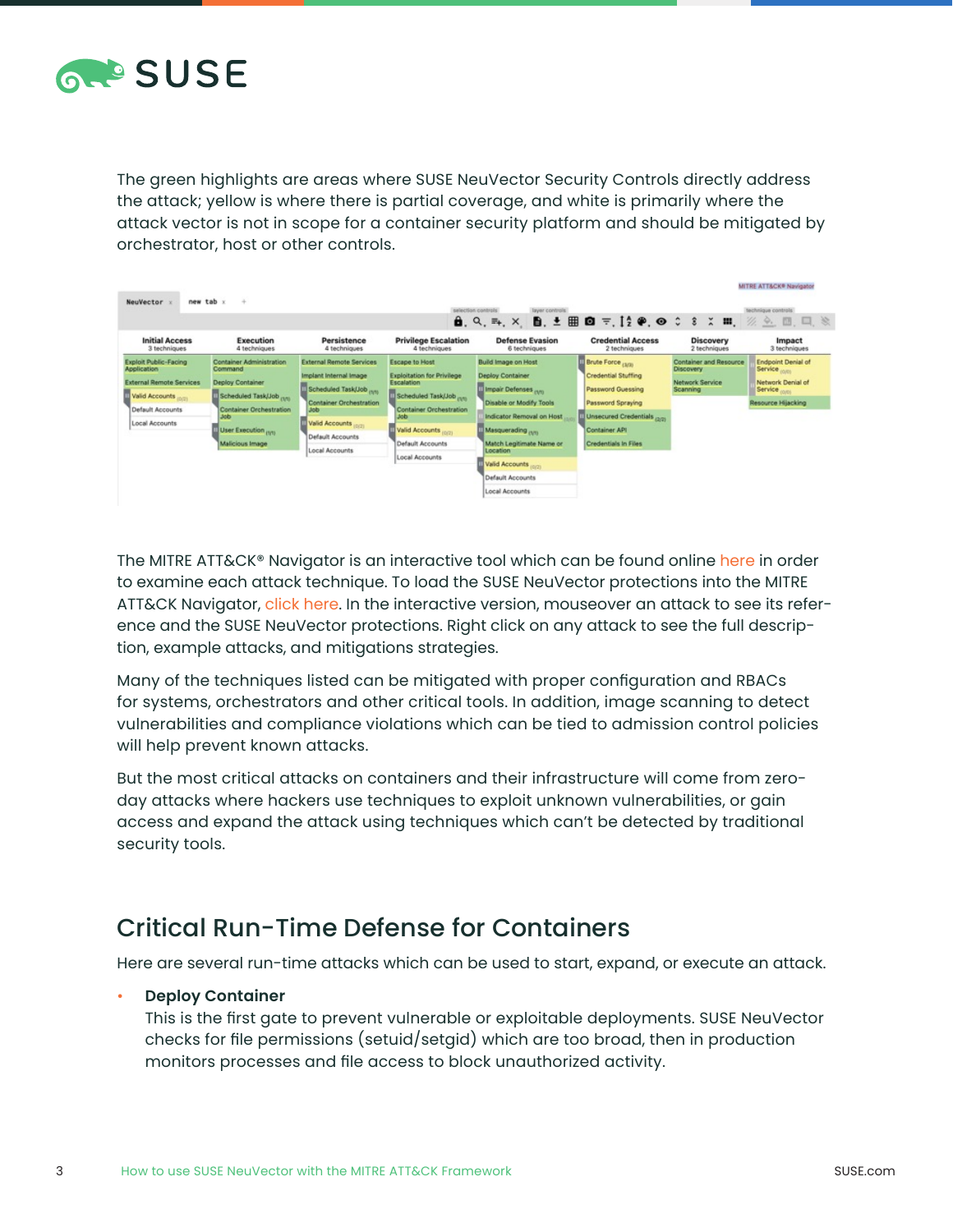

#### • **Exploit Public Facing Applications**

SUSE NeuVector enforces Layer7 network segmentation to prevent unauthorized connections ingress and [egress](https://blog.neuvector.com/article/enforce-egress-control-containers) into and from public facing containers. In addition, network attacks embedded within allowed protocols are detected. Common OWASP attacks such as SQL injection, XSS, XRF, malicious file uploads and others can be detected and blocked by SUSE NeuVector.

#### • **Privilege Escalations**

SUSE NeuVector detects privilege escalations in hosts and containers. This is critical to prevent container breakouts to the host.

#### • **Network Service Scanning**

SUSE NeuVector prevents service scanning by employing a zero-trust security model for network connections. Only allowed connections are possible as enforced by source application (pods), destination application (pods), and the Layer7 application protocol allowed. This built-in segmentation prevents the source of scanning as well as the target from being scanned.

#### • **Denial of Service / Resource Hijacking**

SUSE NeuVector includes built-in network DDoS attack prevention on container workloads. Attacks such as resource hijacking will undoubtedly create new network connections, process and file activity as malware such as crypto-mining software attempts to start.

Although the matrix is a good container-focused summary, the techniques in [ATT&CK for Containers](https://medium.com/mitre-engenuity/att-ck-for-containers-now-available-4c2359654bf1) do not include some of the most critical run-time attacks that are possible on containers. For a look at these, we have to look at the other attack matrices for Linux and Networks.

#### Going Beyond [ATT&CK for Containers](https://medium.com/mitre-engenuity/att-ck-for-containers-now-available-4c2359654bf1) to Deploy Defense in Depth

While reviewing container-focused attacks can provide a good starting point for securing container deployments, it does not represent all attack techniques that can target Kubernetes or container deployments. Attackers may use a combination of new and traditional network attacks, host (Linux) attacks or application attacks to accomplish their goals. Many of these are presented in other MITRE ATT&ACK matrices such as in the [Linux](https://attack.mitre.org/matrices/enterprise/linux/), [Cloud](https://attack.mitre.org/matrices/enterprise/cloud/), and [Network](https://attack.mitre.org/matrices/enterprise/network/) matrices, and there is a high degree of overlap between these matrices.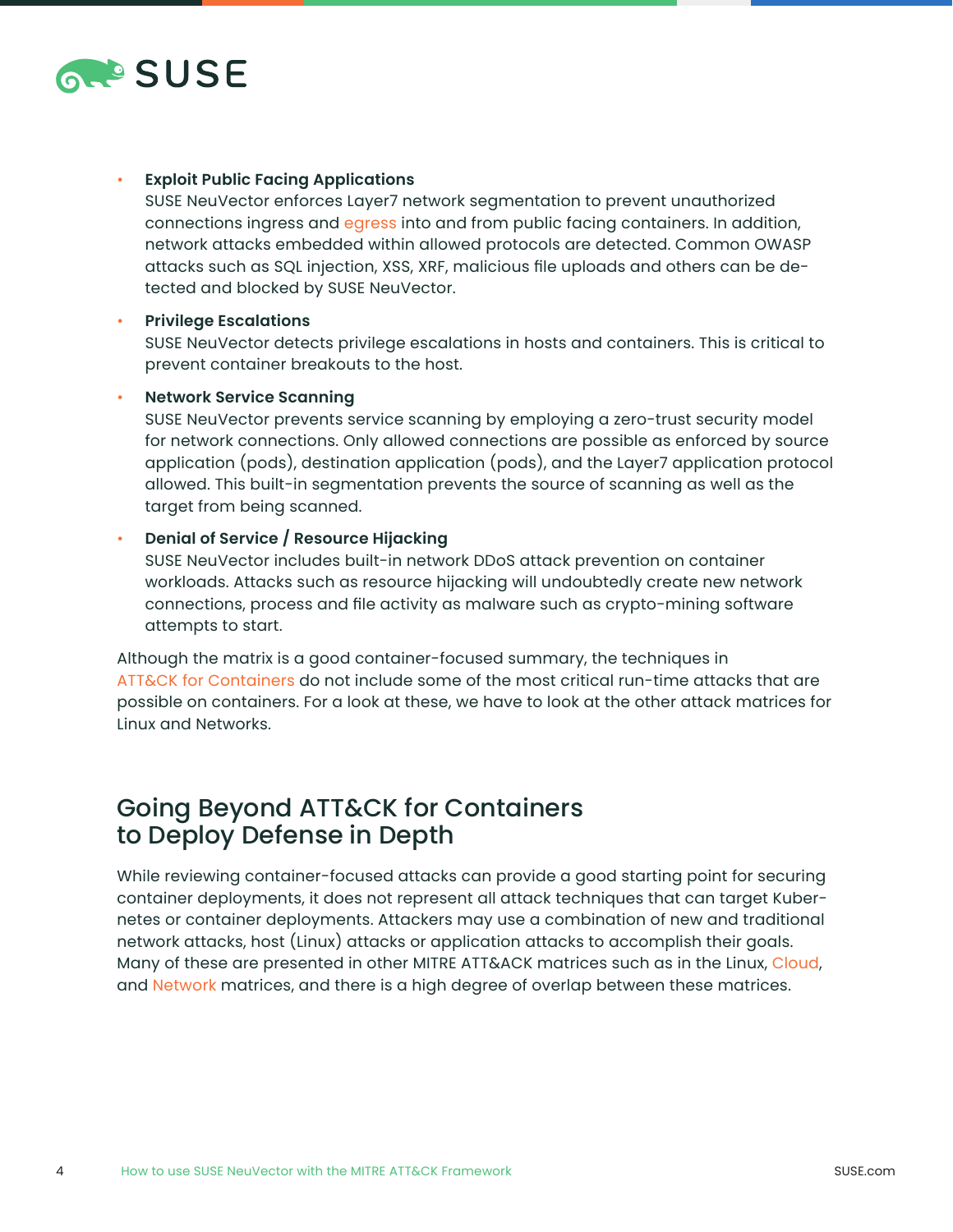

It is important to address as many of these as possible to provide the broadest detection of events in a typical "kill-chain" of an attack. Remember that attacks will use a series of actions to fully execute an attack, and there will be a variety of targets where suspicious activity can be detected. These usually include network, host (OS), orchestrator, application (container process and file activity), and data storage actions, with the network being the most critical for cloud attacks. The following sections provide additional techniques which must be considered when preparing a defensive and mitigation strategy for attacks on containers.

## ATT&CK for LINUX

The following additional categories from the ATT&CK for LINUX matrix should be included in container defense strategies in order to protect against run-time attacks.

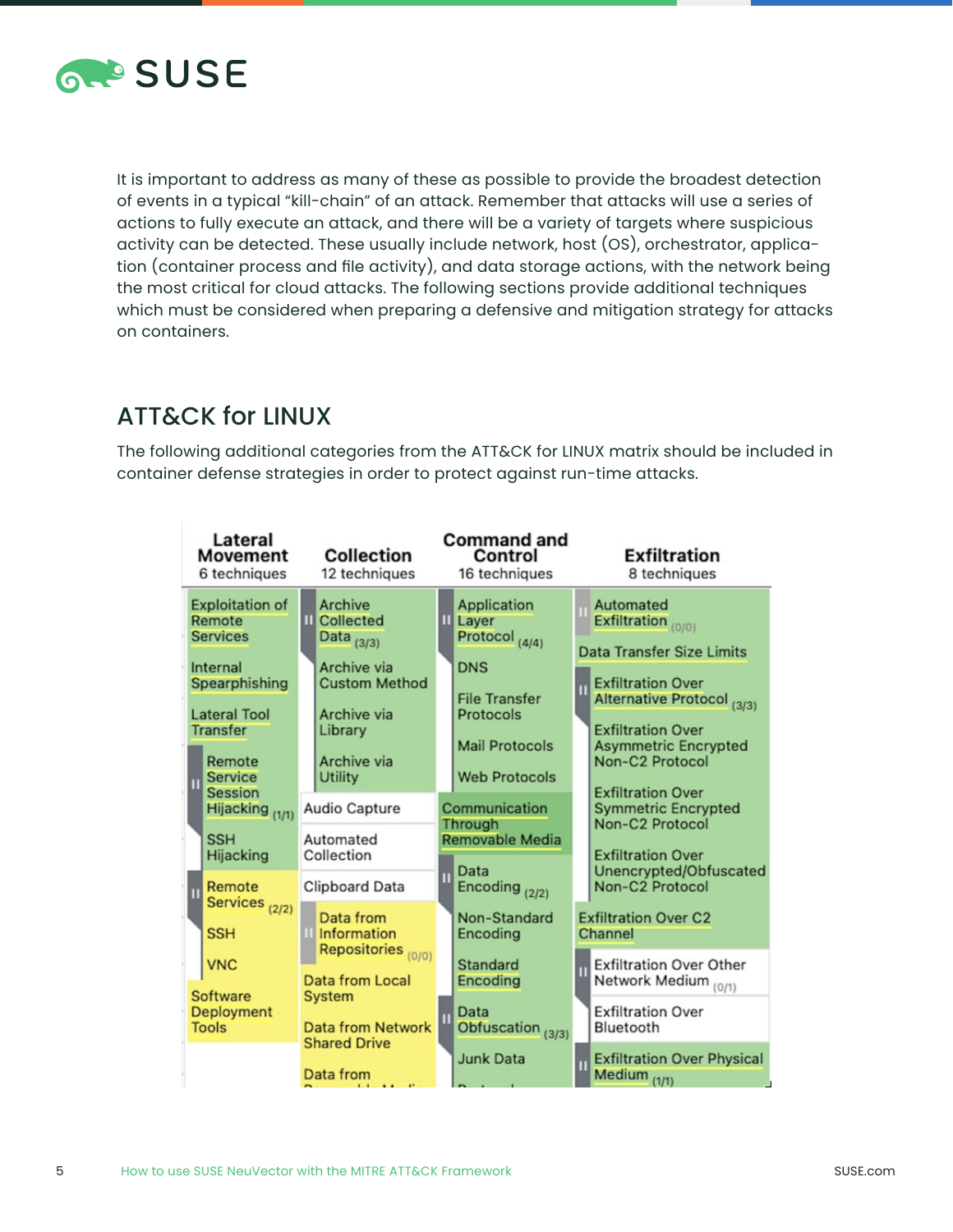

As can be seen above, SUSE NeuVector provides broad coverage for these critical runtime attacks on Linux systems. For a full interactive view of the SUSE NeuVector coverage, use [this link](https://raw.githubusercontent.com/neuvector/manifests/main/mitre/linux.json) to load into the navigator tool.

#### Lateral Movement

There are a number of techniques attackers can use to expand the attack and probe for the next step in the "kill-chain." This category is related to the previous column 'Discovery,' and techniques often can be combined to probe for open ports (e.g. SSH -22) then exploit through the Remote Services technique.

• SUSE NeuVector effectively prevents lateral movement by employing a zero-trust security model which defines the allowed network, process and file activity for container workloads. Attempts at lateral movement can be prevented by network segmentation and allowed process rules. Even if a remote service into a container must be allowed, such as SSH, specific commands can be allow-listed and others (e.g. apt-get, ls…) blocked by default). In addition, the next step in a "kill-chain" would typically initiate a new network connection, process, or file access, all of which can be detected and blocked by SUSE NeuVector.

#### Collection

Many collection techniques access data sources or use man-in-the-middle (MiTM) techniques to collect sensitive information.

• SUSE NeuVector is able to monitor all file access to sensitive directories and files in containers and can block unauthorized access. If specific files or directories should only be accessed by allowed-application(s) these can be protected by SUSE NeuVector. In addition MiTM attacks are detected by SUSE NeuVector segmentation, deep packet inspection, and process monitoring. The recent [Kubernetes MiTM vulnerability](https://blog.neuvector.com/article/kubernetes-man-in-the-middle-with-no-patch-in-sight.-what-does-cve-2020-8554-mean-to-your-organization) can compromise application containers, and can be [detected and blocked by SUSE](https://blog.neuvector.com/article/kubernetes-man-in-the-middle-with-no-patch-in-sight.-what-does-cve-2020-8554-mean-to-your-organization)  [NeuVe](https://blog.neuvector.com/article/kubernetes-man-in-the-middle-with-no-patch-in-sight.-what-does-cve-2020-8554-mean-to-your-organization)ctor.

#### Command and Control

Connecting to a command and control server is one typical step in the 'kill-chain' and can be one of the most damaging if allowed. Once the connection is established, typically to a server outside the container cluster or network (ie., internet), additional attack tools, malware, and vulnerable software can be downloaded and installed. In addition, this connection can be used to steal sensitive information through the outbound connection.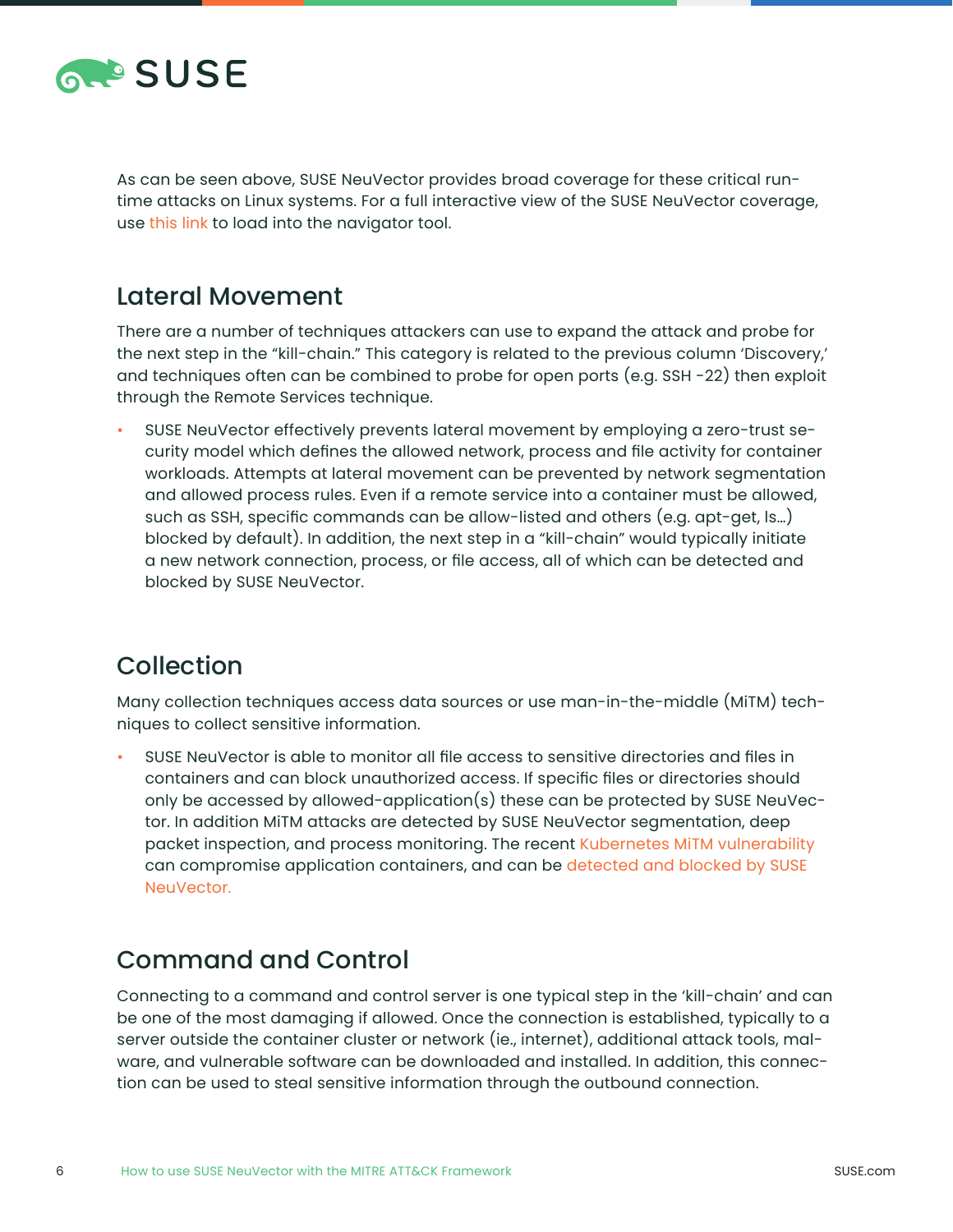

- With a strong, unique Layer7 container firewall, SUSE NeuVector enforces ingress and [egress policies](https://blog.neuvector.com/article/enforce-egress-control-containers) to prevent external connections. Through a zero-trust network segmentation model, unauthorized connections will be blocked. There are many techniques in this category, and SUSE NeuVector protections against the most damaging ones to a container environment are highlighted below[.](http://neuvector.com.)
- [Application layer protocol. Attacks using approved application layer protocols can](http://neuvector.com.)  [be detected by SUSE NeuVector using strong segmentation rules between containers,](http://neuvector.com.)  [supplemented by deep packet inspection to detect attacks within an approved con](http://neuvector.com.)[nection such as SQL injection, DNS tunneling etc.](http://neuvector.com.)
- [Encrypted channel. Use of an encrypted channel is monitored by SUSE NeuVector and](http://neuvector.com.)  [use of encryption allowed only where needed. In the case of service mesh pod-to-pod](http://neuvector.com.)  [encryption, SUSE NeuVector is able to enforce application layer segmentation and](http://neuvector.com.)  [deep packet inspection rules by inspecting traffic before the encryption occurs with](http://neuvector.com.)  [the service mesh sidecar proxy.](http://neuvector.com.)
- [Protocol tunneling. Tunneling, including DNS, ICMP or other protocols, can be used to](http://neuvector.com.)  [steal sensitive data or disguise communications. These are detected by SUSE NeuVec](http://neuvector.com.)[tor's built-in detections and can be supplemented by DLP rules to inspect the network](http://neuvector.com.)  [payload for other tunneling violations.](http://neuvector.com.)
- [Proxy. Legitimate use of proxies must be declared in SUSE NeuVector's zero-trust](http://neuvector.com.)  [security rules, and any attempt to funnel traffic through unauthorized proxies will be](http://neuvector.com.)  [detected by segmentation rules.](http://neuvector.com.)

### [Exfiltration](http://neuvector.com.)

[Stealing sensitive data or other assets from a container deployment will involve the use](http://neuvector.com.)  [of the network to connect out. Various techniques, as listed in the matrix can be used to](http://neuvector.com.)  [accomplish this attack step.](http://neuvector.com.)

• [SUSE NeuVector protects against these techniques by use of a zero-trust network](http://neuvector.com.)  [segmentation model that blocks unauthorized connections. Strong](http://neuvector.com.) egress controls [with added DLP inspection of network payloads can prevent successful exfiltration.](http://neuvector.com.)  [In addition, if attempts to "tunnel" data occur using alternative protocols such DNS](http://neuvector.com.)  [or ICMP, SUSE NeuVector employs deep packet inspection and process monitoring to](http://neuvector.com.)  [detect these attempt.](http://neuvector.com.)

[There are many additional techniques listed in this matrix which should be covered by](http://neuvector.com.)  [standard linux security tools \(SELinux etc\), and public cloud vendors already provide](http://neuvector.com.)  [hardened linux systems as their defaults.](http://neuvector.com.)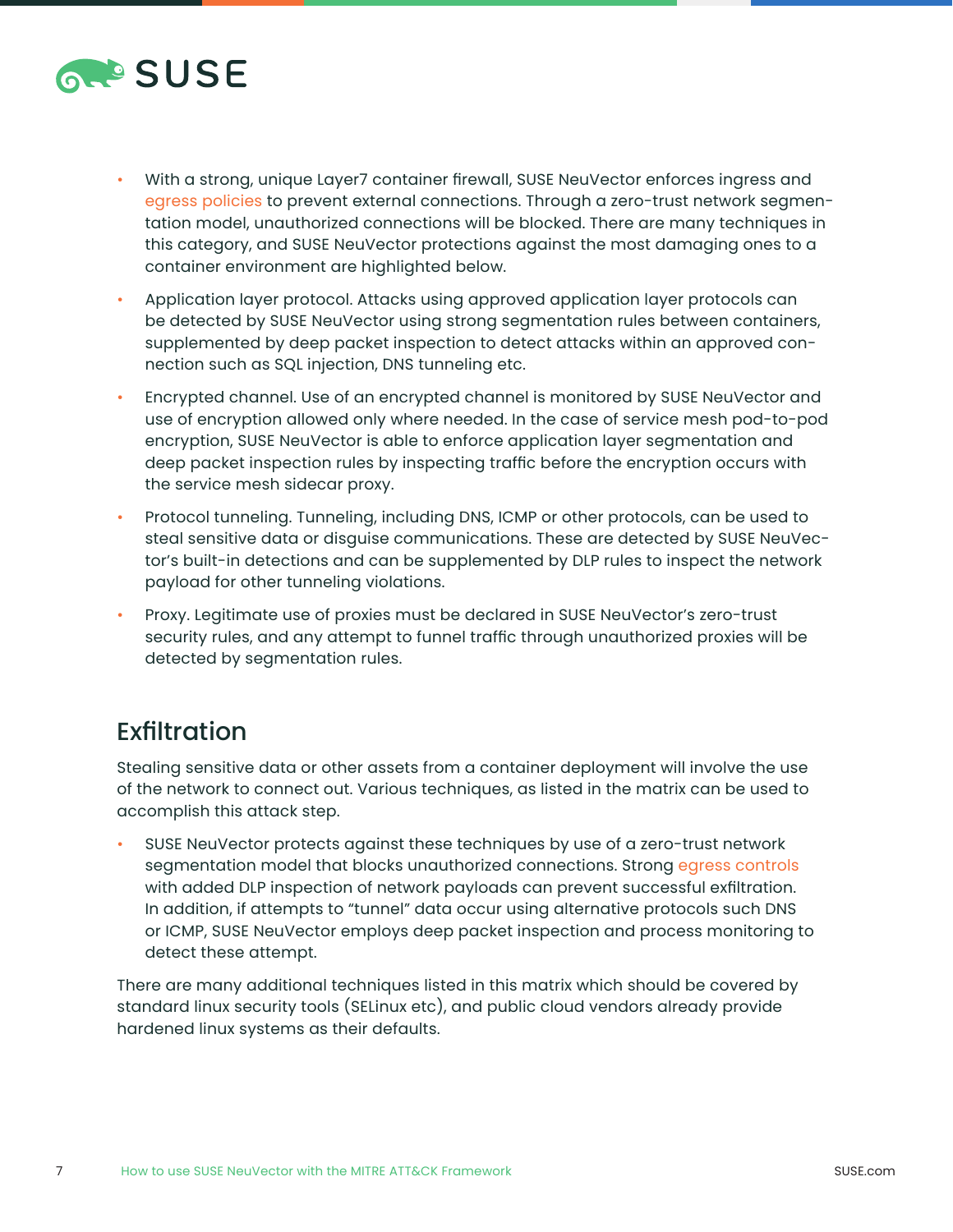

### [ATT&CK for NETWORK](http://neuvector.com.)

[SUSE NeuVector provides broad, unique network protections for container-based environ](http://neuvector.com.)[ments. Following is SUSE NeuVector's coverage for ATT&CK for NETWORK:](http://neuvector.com.)

| NeuVector Network Protection -        | $\sim$                                                             |                                                                                                                                                                                                |                                                                                                                                                                                                                                                                                                                                                                                                                                                |                                                                                                                                                             | Wednesday                 | <b>Dowl Controls</b>                                                                                                                                       |                                                                                                                              | MOVIEW LEADER<br>$A$ , Q, m, X, B, ± H <b>Q</b> =,   $\gamma$ $\phi$ , $\phi$ $\circ$ 8 $\chi$ m, $\chi$ $\underline{\phi}$ , <b>Q</b> , <b>Q</b> , $\Box$ , $\&$ |
|---------------------------------------|--------------------------------------------------------------------|------------------------------------------------------------------------------------------------------------------------------------------------------------------------------------------------|------------------------------------------------------------------------------------------------------------------------------------------------------------------------------------------------------------------------------------------------------------------------------------------------------------------------------------------------------------------------------------------------------------------------------------------------|-------------------------------------------------------------------------------------------------------------------------------------------------------------|---------------------------|------------------------------------------------------------------------------------------------------------------------------------------------------------|------------------------------------------------------------------------------------------------------------------------------|-------------------------------------------------------------------------------------------------------------------------------------------------------------------|
| <b>Initial Access</b><br>1 techniques | Execution<br>I techniques                                          | Persistence<br>3 techniques                                                                                                                                                                    | Defense Evasion<br>6 techniques                                                                                                                                                                                                                                                                                                                                                                                                                | <b>Credential Access</b><br>3 techniques                                                                                                                    | Discovery<br>1 techniques | Collection<br>2 fachniques                                                                                                                                 | <b>Command and Control</b><br>3 techniques                                                                                   | Exfiltration<br>1 techniques                                                                                                                                      |
| ligibit Public-Faring<br>Application  | Command and Scripting<br>in Interpreter purs<br>Network Device CLI | Modify Authentication<br><b>Photoma</b> purs<br>Network Device Authentication<br>Pre-OS Boot <sub>(Littl</sub> )<br>ROMADNAK<br><b>SFTP Boot</b><br>It traffic Signaling puts<br>Port Knocking | <b>A Modify Authentication</b><br><b>Phoceto</b> Ave.<br>Network Device Authentication<br>Modify System Image (ps)<br>Downgrade System Image<br><b>Patch System Image</b><br>I Network Boundary Bridging<br>Network Address Translation.<br><b>Report of</b><br>The OS Boot digital<br>ROMMONRY<br><b>DITP Boot</b><br>Traffic Signaling pro-<br>Port Knocking<br>meaken Encryption p.p.<br><b>Disable Crypto Hardware</b><br>Reduce Key Space | Prest Capture <sub>(U.S.</sub><br>Environma<br><b>Modify Authentication</b><br>Process <sub>outh</sub><br>Network Device Authentication<br>Network Smilling | <b>Network Sniffing</b>   | Data from Configuration<br>Perpository <sub>(610</sub> )<br>Network Device Configuration<br>Dueso:<br>SNAAP (MAB Dump)<br>I vout Capture ave<br>Keylogging | Non-Application Layer Protocol<br><b>Promy am</b><br>Multi-hop Prony<br>Traffic Signaling <sub>ours</sub><br>(Port Knocking) | Automated Edithation (um)<br>Traffic Duplication                                                                                                                  |

[The following four categories are especially important in planning defensive strategies for](http://neuvector.com.)  [container environments.](http://neuvector.com.) 

| <b>Discovery</b><br>1 techniques | Collection<br>2 techniques                                                                                                                         | <b>Command and</b><br>Control<br>3 techniques                                                                                            | <b>Exfiltration</b><br>1 techniques                           |
|----------------------------------|----------------------------------------------------------------------------------------------------------------------------------------------------|------------------------------------------------------------------------------------------------------------------------------------------|---------------------------------------------------------------|
| <b>Network Sniffing</b>          | Data from Configuration<br>Repository (2/2)<br>Network Device<br><b>Configuration Dump</b><br>SNMP (MIB Dump)<br>Input Capture (1/1)<br>Keylogging | <b>Non-Application Layer</b><br>Protocol<br>Proxy <sub>(1/1)</sub><br>Multi-hop Proxy<br>Traffic Signaling (1/1)<br><b>Port Knocking</b> | Automated<br>Exfiltration (1/1)<br><b>Traffic Duplication</b> |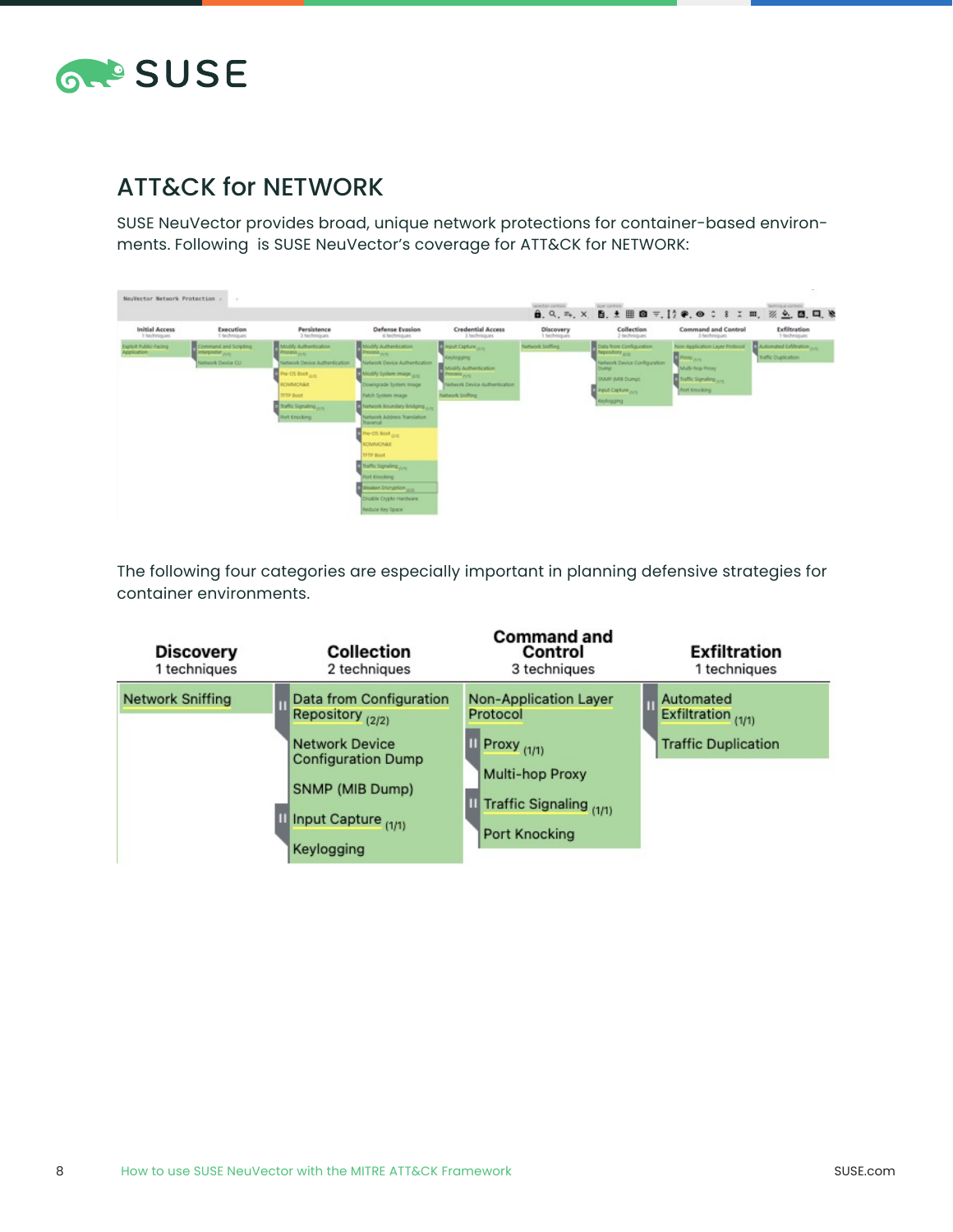

#### **[Discovery](http://neuvector.com.)**

[Network Sniffing either through passive monitoring or using Man In Middle \(MiTM\) attacks](http://neuvector.com.)  [can enable attackers to capture valuable information to be used in the next step of the](http://neuvector.com.)  [kill-chain.](http://neuvector.com.)

• [SUSE NeuVector ensures that only authorized workloads can be deployed through](http://neuvector.com.)  [use of admission controls, and MiTM attacks such as the Kubernetes vulnerability are](http://neuvector.com.)  [detected and prevented.](http://neuvector.com.)

# [Collection](http://neuvector.com.)

[Data from Configuration Repositories can be stolen to understand sensitive configuration](http://neuvector.com.)  [parameters.](http://neuvector.com.)

• [SUSE NeuVector employs a variety of network protections recommended including](http://neuvector.com.)  [network segmentation, network filtering, and threat detection. In addition, CIS bench](http://neuvector.com.)[marks and other compliance checks such as secrets detection help ensure that con](http://neuvector.com.)[figuration information is not exposed.](http://neuvector.com.)

### [Command and Control](http://neuvector.com.)

[There are several techniques which can be used to establish command and control,](http://neuvector.com.)  [including use of a Non-Application Protocol, Proxy, or Traffic Signaling.](http://neuvector.com.)

• [SUSE NeuVector provides multi-protocol network security \(including ICMP\) and deep](http://neuvector.com.)  [packet inspection to ensure all traffic is protected by segmentation rules and threat](http://neuvector.com.)  [detections. Traffic signaling is detected through a combination of network segmenta](http://neuvector.com.)[tion \(application protocols and ports\) and process monitoring to ensure unauthorized](http://neuvector.com.)  [processes such as reverse shells are blocked.](http://neuvector.com.) 

# [Exfiltration](http://neuvector.com.)

[In addition to the techniques discussed above, Automated Exfiltration can be difficult to](http://neuvector.com.)  [detect. The use of network packet filtering and process/file monitoring is recommended.](http://neuvector.com.)

• [SUSE NeuVector inspects all network traffic and enforces segmentation rules to ensure](http://neuvector.com.)  [that alternative channels are not used to exfiltrate data. Both process and file access](http://neuvector.com.)  [monitoring will detect suspicious activity and block these attempts.](http://neuvector.com.)

[The SUSE NeuVector coverage for network attacks can be used interactively by importing](http://neuvector.com.)  [this link into the navigator tool.](http://neuvector.com.)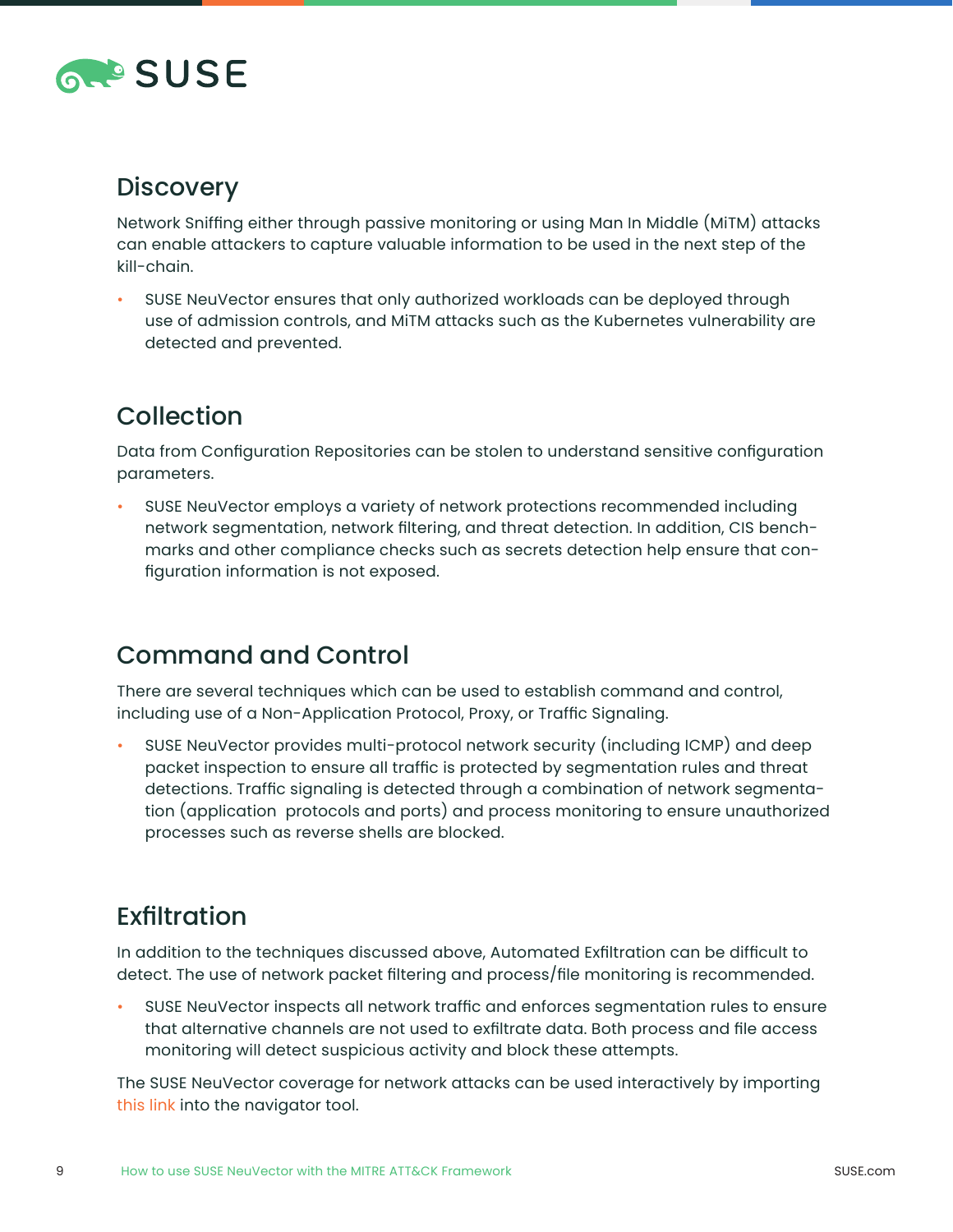

#### [Expanding to the Enterprise](http://neuvector.com.)

[We've covered the most critical and damaging attacks to a container and Kubernetes](http://neuvector.com.)  [environment. The full combination of ATT&CK matrices can be found in the comprehensive](http://neuvector.com.)  ATT&CK for Enterprise matrix, and this should be reviewed to make sure other channels or [infrastructure that is part of the container environment are protected.](http://neuvector.com.)

## [Employing a Zero-Trust Security Model to Prevent](http://neuvector.com.)  [Container & Kubernetes Attacks](http://neuvector.com.)

[Enterprises are moving from a signature-based, deny-list approach to security to a zero](http://neuvector.com.)[trust security model. In a zero-trust model, allowed behavior is declared, and everything](http://neuvector.com.)  [else is deemed untrusted or suspicious. The move to a cloud, container and microservices](http://neuvector.com.)  [based application model enables such a model to be possible.](http://neuvector.com.)

[SUSE NeuVector provides comprehensive security for container and Kubernetes deploy](http://neuvector.com.)[ments by automating security in the entire application lifecycle. The techniques used by](http://neuvector.com.)  [attackers, as summarized in the Mitre ATT&CK matrices, can be detected and prevented](http://neuvector.com.)  [before doing damage.](http://neuvector.com.)

#### [Summary of Attack Mitigations by SUSE NeuVector](http://neuvector.com.)

- [Zero-trust security model.](http://neuvector.com.)
- [Network segmentation \(Layer7\).](http://neuvector.com.)
- [Network threat prevention including OWASP.](http://neuvector.com.)
- [Process, File and Network security.](http://neuvector.com.)
- [Host protections.](http://neuvector.com.)
- [DLP deep packet inspection.](http://neuvector.com.)
- [Admission Controls.](http://neuvector.com.)
- [Egress Controls for Exfiltration prevention.](http://neuvector.com.)
- [Vulnerability and Compliance Image Scanning.](http://neuvector.com.)

[Contact SUSE NeuVector today for a Free Security Assessment](http://neuvector.com.) and Demo of the SUSE [NeuVector Container Security and Compliance Platform.](http://neuvector.com.)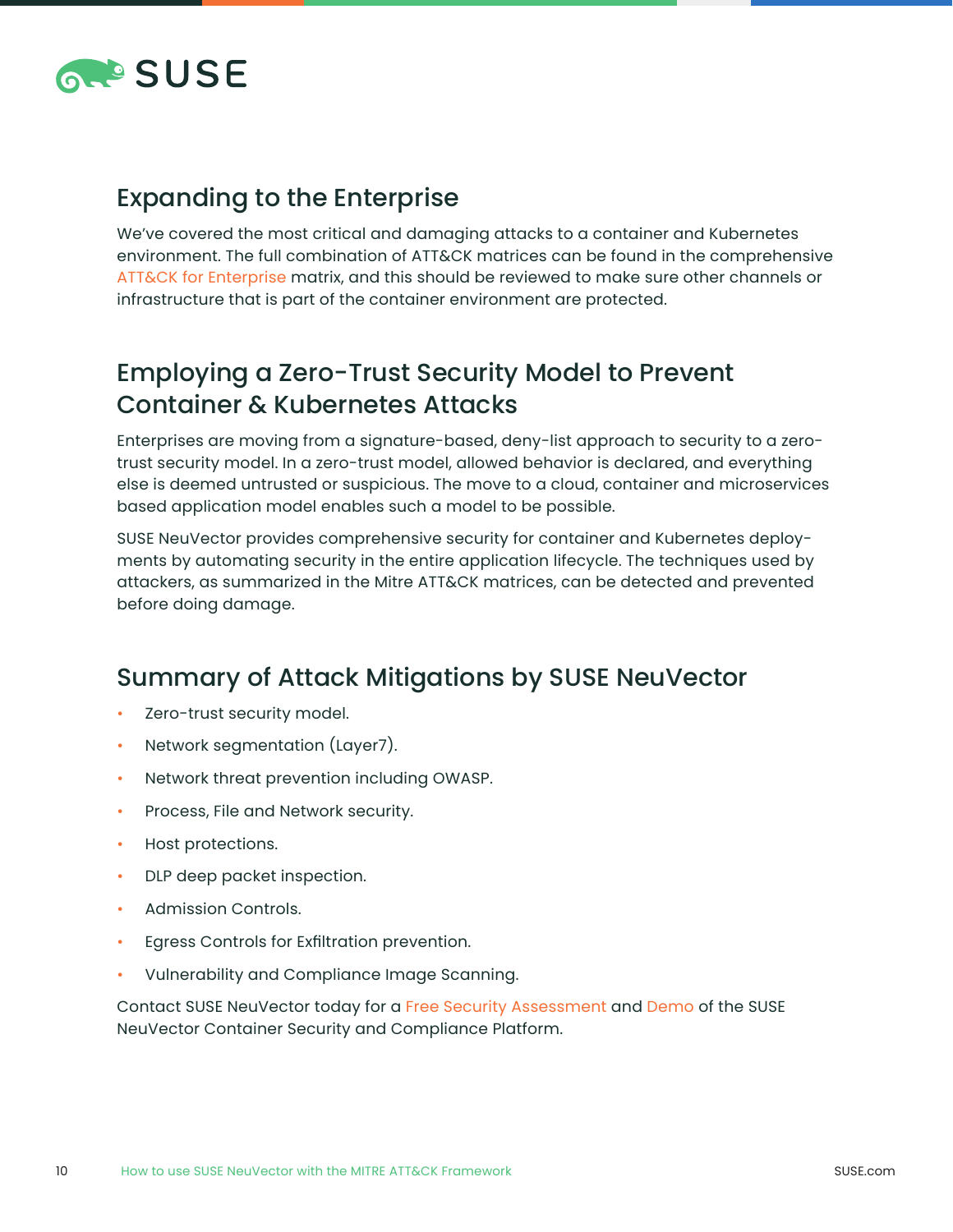

[SUSE NeuVector, the leader in full lifecycle container security, empowers global organiza](http://neuvector.com.)[tions to comprehensively secure their container infrastructures without compromising](http://neuvector.com.)  [business velocity. For security, DevOps, and infrastructure teams, the SUSE NeuVector](http://neuvector.com.)  [continuous container security and compliance platform simplifies data protection from](http://neuvector.com.)  [pipeline to production, enforces compliance, and provides unparalleled visibility and](http://neuvector.com.)  [automated controls to combat known and unknown threats. To learn more about SUSE](http://neuvector.com.)  [NeuVector, visit NeuVector.com.](http://neuvector.com.)

#### [Next Steps](http://neuvector.com.)

[Want to learn more?](http://neuvector.com.)

[SUSE NeuVector helps organizations manage all security issues related to container and](http://neuvector.com.)  [Kubernetes deployments. To learn more visit neuvector.com.](http://neuvector.com.)